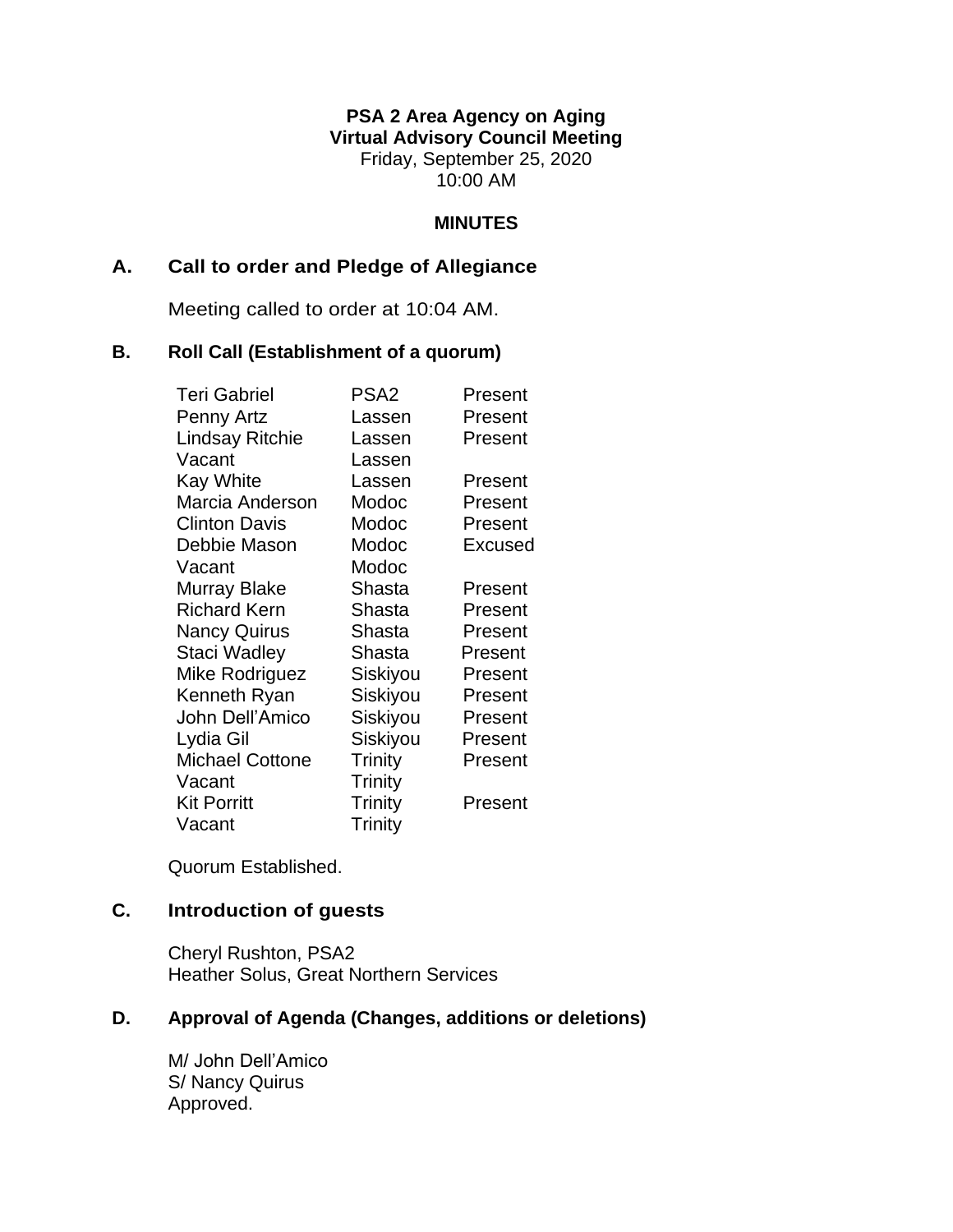## **E. Approval of Meeting Minutes – August 28, 2020**

M/ Kenneth Ryan S/ Marcia Anderson Approved.

#### **F. Open Session / Announcements**

(Opportunity to hear comments from the community and for announcements)

Penny Artz – Effectively immediately, I am resigning from the PSA2 Advisory Council due to the need to dedicate time to providing documentation requested.

Kit Porritt – A couple years ago, we were exploring the village to village movement in Trinity County. I am going to the virtual conference on the 6, 13, &  $20<sup>th</sup>$  of October. I will do research and report back to PSA2. Kenneth Ryan – I did attend the last virtual meeting. If there is a chance to be part of that meeting, let me know how I can connect. Kit Porritt – I will contact you. The are now looking at different models, not just urban and suburban. The goal of the village movement is to help people aged 50 and older age in place.

Mike Rodriguez – My audio is working now. This is my last meeting on the Advisory Council. If I can help in any way, let me know. Teri – Mike has been on the Advisory Council for as long as I can remember, and we thank him for his many years of service. Heather Solus is here to consider applying to join the Advisory Council.

Teri – We also thank Penny Artz for her service to the Advisory Council.

Nancy Quirus – Did you know that September is Healthy Aging Month. Due to the pandemic, we have extended Healthy Aging Month to include October. On October 22, 2020 at Cornerstone Community Bank, there is a giveaway of a goodie bag full of useful resources and gifts. There is also a Virtual Aging Well Symposium on October 29th from Noon – 1:30. If interested, I can send you a link. Teri - Dr. Patrick Arbore is the keynote speaker.

Lydia – I received the information pamphlets in Spanish. I took it to the catholic church because they have a Spanish-language mass there. I went to Tule Lake and found out that the grocery stores do have fresh fruits and vegetables. On Thursday, there is a produce connection. We are doing a lot better in Tule Lake with fruits and vegetables than I had thought.

## **G. Reports:**

Chairman's Report – Clinton Davis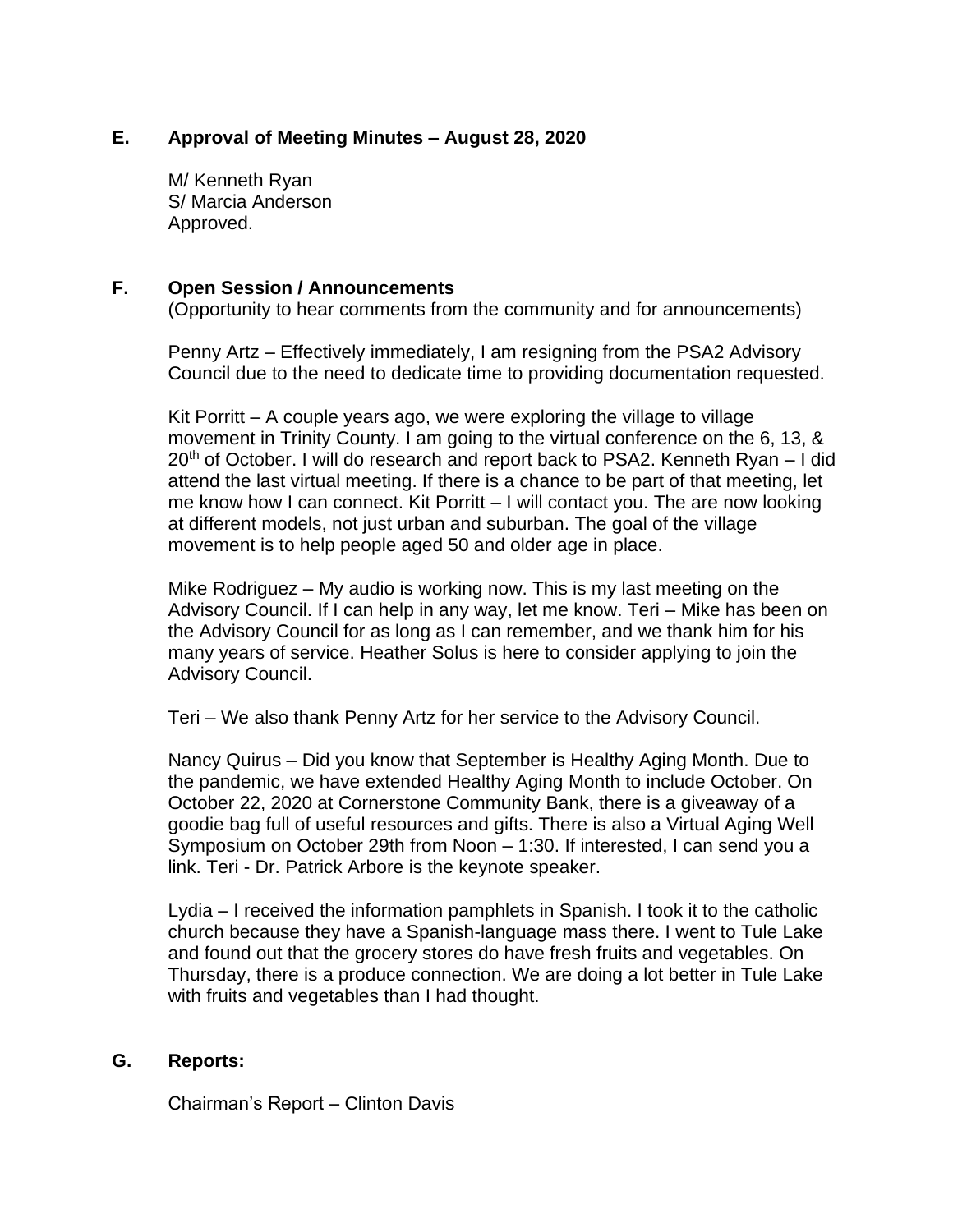• Update on Advisory Council Activities

 Teri – I did meet with some Advisory Council members on Fall Prevention materials.

• Advisory Council Membership Report

We have vacancies in Lassen, Modoc, Shasta, Trinity. May have persons interested in Siskiyou and Trinity. Teri – I can provide information to anyone who may be interested.

TACC Report – Clinton Davis, Advisory Council Chairman

• Update on Recent TACC Activities

Access to assisted living and other facilities. State issued new guidelines. They are trying to open that up more to allow families to visit. Loneliness is a killer, and they need to see their families.

CSL Report – Kenneth Ryan, Senior Senator and Helen Stone, Senior Assembly Woman

• Update on CSL Activities

Kenneth – I did try to phone in to the last TACC meeting. I wasn't able to make a comment through the telephone. It seemed like the state was well represented. It looks like an interesting group with some knowledgeable people. I look forward to phoning in to the October meeting. We have the ability to have some influence in Sacramento. Clinton – We did limit the ability of participants to speak because we are still getting organized.

CSL has closed down for the year. It has been too complex to meet the state requirements to hold a statewide meeting. They are reorganizing themselves in the Bay Area. We will see how they attempt to reorganize and come back in 2020. They just don't have the person power or facilities to do this right now. We have lost our representative on the Assembly side of CSL. I assume we will be putting out something to anyone who might be interested in participating in 2021.

Nutrition Report – Nancy Quirus

• Update on CalFresh Healthy Living Program (formerly SNAP-Ed)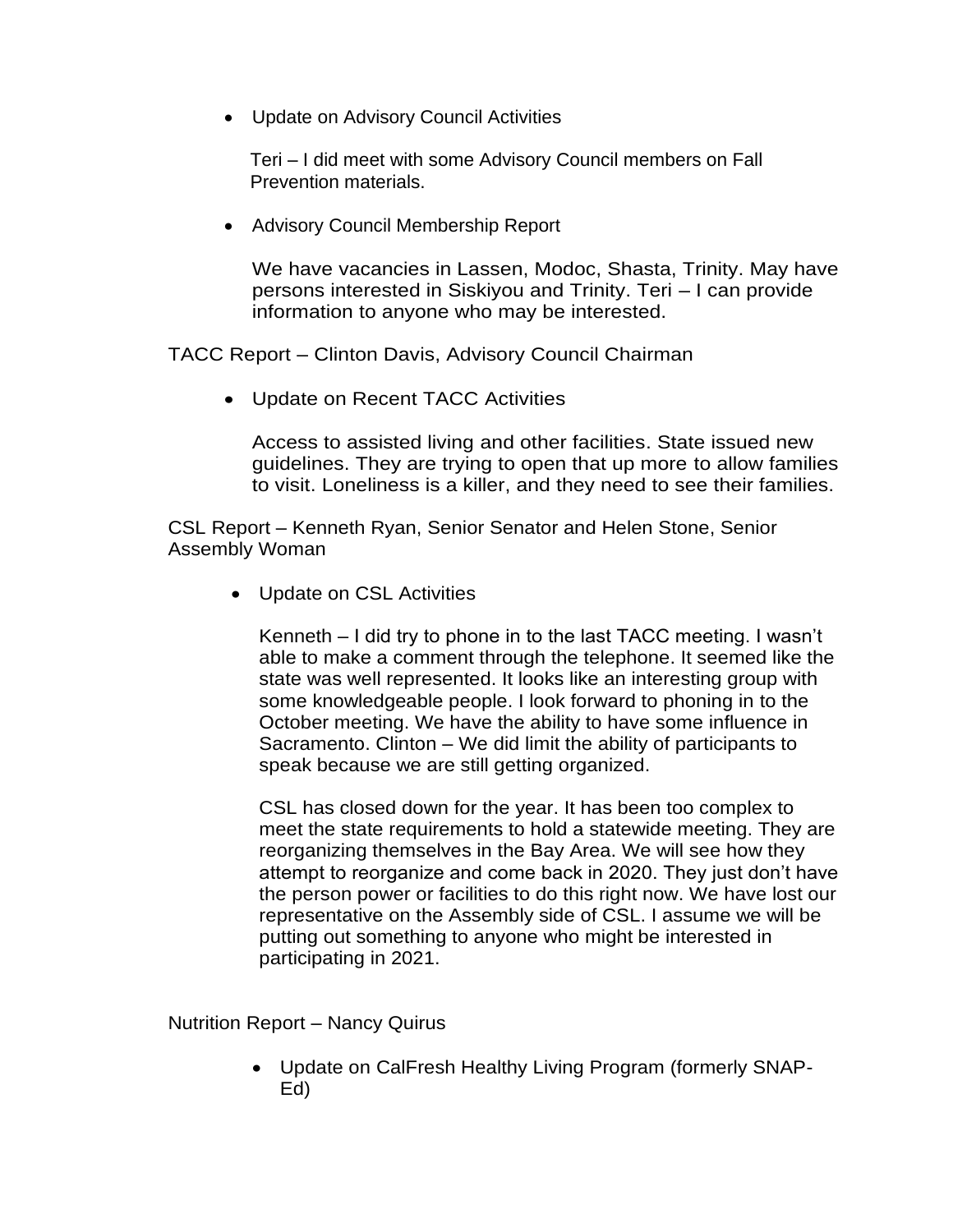Our first CalFresh virtual lesson via Zoom was earlier this week, had 19 participants from Shasta, Trinity and Modoc. Thanks to Marcia for the social media posting. The class was titled Stay Safe, Shop Smart on a Budget. There were some challenges in holding the presentation on Zoom. Sixty-four percent responded that they were prepared to use some of the resources presented. Forty-five percent identified looking at sales and specials, and also bulk cooking. We had four nutrition educators on the call. I anticipate more virtual trainings coming.

Today is National Food Service Employees Day. Thousands of meals to go are provided at senior centers across PSA2. We want to celebrate of congregate food service employees. If anyone has not responded and wants their food service employees represented, please let me know.

Job flyer has been sent out to ADCO members. If anyone doesn't have the job description, please refer them to me. I would be happy to share my insights. CalFresh Healthy Living starts its new fiscal year next month. This your best bet to get your needs identified early in our fiscal year.

Mental Health Services Act (MHSA) Report

• Update on Each County's MHSA Services Activities

Kit Porritt – I had previously referred people who were on Medi-Cal to the Rancheria. There are gaps in services that make it difficult.

Marcia – Medicare is now providing opioid treatment and expanding some telehealth services.

Ad Hoc Committee Reports:

• Update from PSA2 Outreach Committee

Facebook and webpage. Still working on getting the website ready to transfer over.

• Update from PSA2 Fundraising Committee - On hold.

#### **Director's Report– Teri Gabriel, Executive Director**

• Update on Program Services Due to COVID-19 pandemic

Nutrition Service providers continue in altered delivery modes.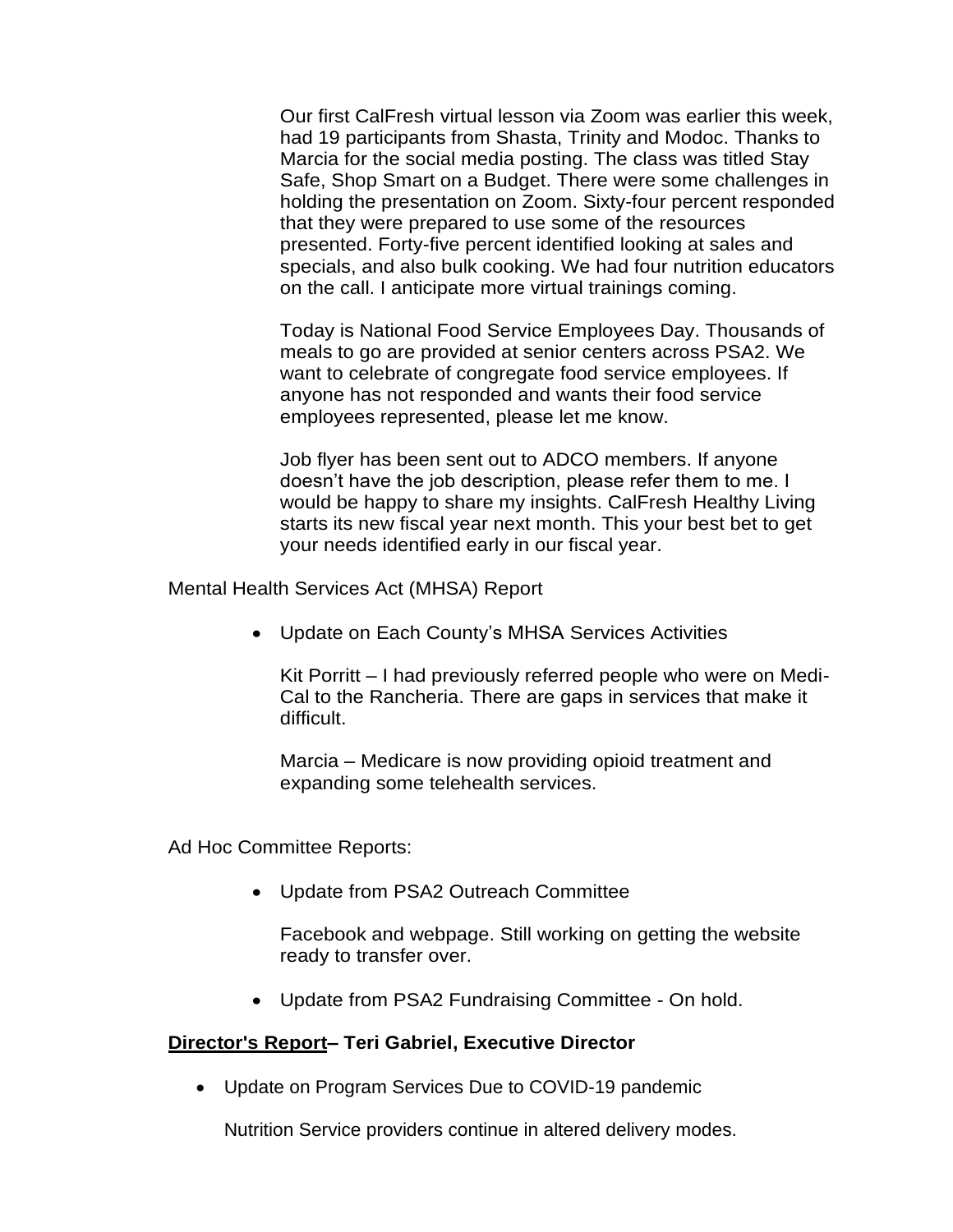We have an upcoming meeting to discuss reopening guidelines.

HICAP is preparing for open enrollment. They are continuing to do call-in appointments. If you are not on the mailing list for the HICAP newsletter, let Marcia know and we will get you added.

Ombudsman continues to deal with getting access back to facilities. At this time, still in certain circumstances. Working to get Ombudsman back in facilities, as well as families.

Siskiyou County – Older adults – Trying to organize a drive-thru event to provide information related to COVID and services. Looking at October.

Many areas face evacuations and dealing with fires. Happy Camp had to evacuate. They have recently gained access to that area and should see their center open soon. Due to the Slater Fire.

• Other Agency Activity

## **H. Update on Fall Prevention Materials Discussion – Marcia Anderson**

Last week, Kit, Nancy, Teri and myself had a conference call. Teri is putting together a program funded by a state grant to provide assistive devices to a means-tested population at risk for falls. We want to include fall prevention materials. We looked at several websites, brochures. The ones we selected are attached in your packet and are what we felt best provided the information without requiring additional funds to distribute. Teri – We could develop PSA2 specific materials, but this would delay the process. California Department of Aging has already approved these materials. We can use the funding to develop these materials. We can also produce more of these brochures and resources to get them out to the community. Nancy - How will we get these materials out to providers? Teri – We have researched clinics, physical therapists, clinics, hospitals. If you have more identified, please let us know. We will send letters to providers with information on where to get the resources on our website. Those providers will conduct the work to determine eligibility and assess needs.

## **I. Discussion and Approval of Ad Hoc Committees – Clinton Davis (Food Resources, etc.)**

Some areas have excess food, while other areas are lacking. My experience is with Big Valley 50+. We are putting out 200 meals per… Refrigerator storage is an issue faced by many centers who do not have capacity to store excess food. How do we get it to the places that need it, particularly in the winter? How could we set a distribution link? Can we improve the efficiency of what is out there?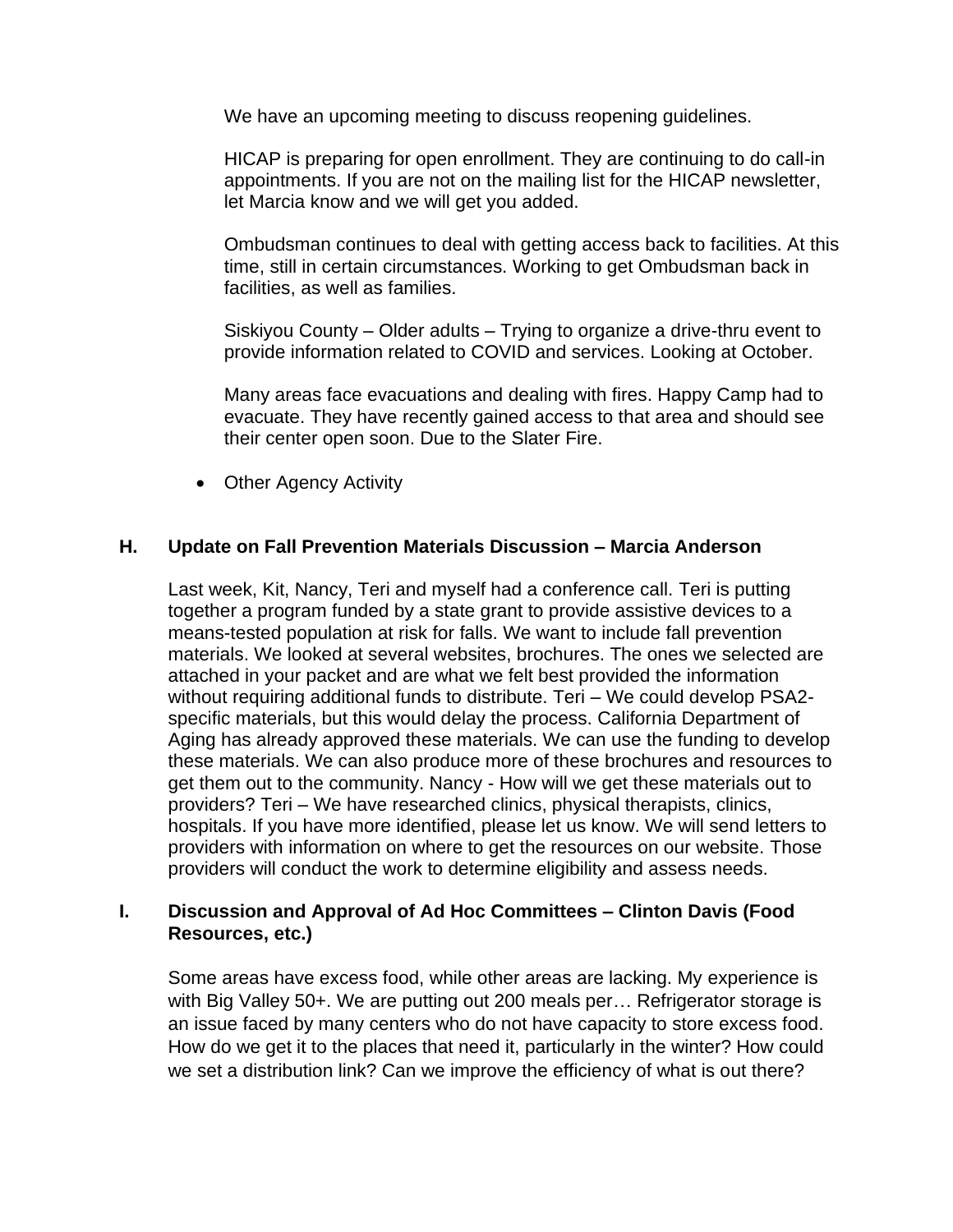Nancy – It is not unusual for sites to set up a drive-thru to distribute food. Heather – Most sites in Siskiyou are doing drive-thrus. The honker is doing drive thrus every other month for commodities. State boxes are distributed according to how they can do it. They do not have the resources to deliver boxes.

Staci – I'm happy to participate in further discussions on this topic.

Teri – PSA2 will support a Zoom call.

Heather – interested in participating.

Clinton – I will participate.

I will appoint the ad hoc committee to consist of Staci, Heather, and Clinton.

## **J. Discussion on End of Life Planning & Advance Directives Resources**

Teri - Neptune Society materials are included in your packet. We contacted the Neptune Society and they are willing to present at a future meeting.

Clinton – Is Neptune Society a nonprofit? Concerns about promoting a private company.

Kenneth Ryan – We should try to get a hospital or other entity to present on advance directives.

Lydia – Dignity Health may have someone who can come present on advance directives.

Teri – We will forward information on this topic as we get it. We also have a call into Madrone Hospice to get more information.

Clinton - Place on the next agenda for someone to talk about advance directives. If you know someone who can present on these topics, let Teri know.

## **K. Report on FY 20/21 Area Plan Goals & Objectives Activities\***

If you worked on any activities, please send your Activity Report to Mike Cottone.

Kenneth – We should consider adding end of life planning and advance directives to the goals and objectives.

## **L. Correspondence:**

Incoming: Letter of Resignation from Helen Stone